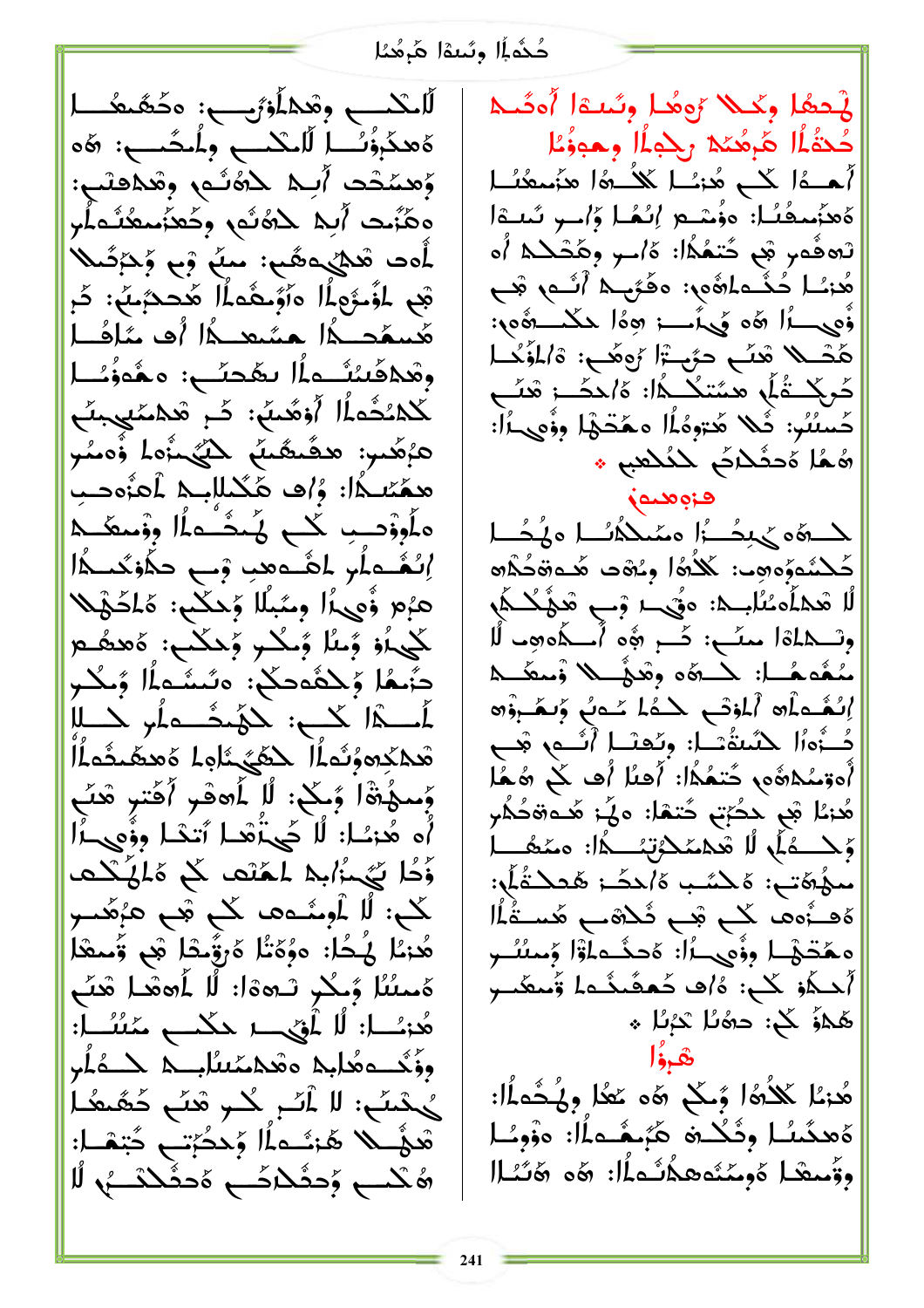حُدُّه أِل ونُىئةا هَرْهُمْا

ەَحسَّمُـا زُحُـا رَّاعْـُــەلَٰا ھرُھُـــو ھَٰٰٰٰٰہُکُمِگُنَّے: وِٞکُّے ہُعےُوہ وَکَّثِہِ كُم: ەَنَهُّ: كُمْ مِتَوَكْمًا هُمْكَتْبِقْدَ حثَّمِ كُلِّ: أَتُحْلَ هُنُتْل هُعلِلٍ كُلِّ: ئُهُّەۋَا وِنُعُّەَهُىرِ حِمْدَةٍ ۚ كَلِّ وَهُمِ حنّنُهُا دُّتمْا هُـهْ د كْج: هِ هِمْ دَّكْتْ هَٰدْدَرْشُمْاً هَٰٓاؤْسُـٰدًا مَنْـزَوْ كُلِ: هَبْلُ شُلْدَهُمْ لَا تُعْمَعُنْنَا فَــرَا كُم: ەكَهِكْتُا بُعُكِ هِتُم كُم: ەْحَعْسْنُـاْ وَهشَسْبَ مِنْكَـــى كَــحْ: هكلهنا أهه وَلِمَعْكَلا أَحْسَا كَبْ هُ لِمُثْلِ ـ هُ٥، كُنُنُـــــــْ إِ هِ هُمْتُعِنْــــا حَمَّىثُـــه ــهُم أَمْ حَتَّمِيعُــــــم مَّ حَتَّمِيعًا ـــــمّ إِنْـْهَـٰمَاْلِ وُسْتَبْتُلْ دَءُلْ وُسْكَـٰرٍ أَنَّسَـٰت: وكَعْدَه لَحْرِ هِـإِلا هُوَجِئْنَا وَٱلْحُنَّارَ ةُاهمبُرُلَا كَعِرُ وُهِمْا وُمِكْنِ هَبُنِهَا: ھُھُا ەُحثَكَلاَكُمْ لَحُكَكَتِبْ \* تحجئ

ەلكىكلا ەلكەشتە: ھۇسئا كلائى حبّ كهءًا هُنُا وِحْفَعْا وِهَّوَحَبْ هَزْهُمْ حَكْمِيَّةُ رَبُّمَةٌ وَحَدَّةٌ مِنْ أَمْرَضَعُ وَحَدَّمَتُ الْمَعْنَاتِ دَّادْفِسُا وَأَوُّمِيُّدَاْ!: ﴿ هَٰلَاءِ

فزوهمه وروءًا وُلَوْم لِهَاهِ هُذَا وِسُلَّى لِكُمُوْتَنَا وِلْمُحَبِّ هُ وُجَا حكَتُحًا وَحْدُلُه مْدْهِنْبِ: حَيَّهُ مَحْمَـٰل هَكُمُّنُا وِوُّسْعِ كَعِتَنْهَا وِهُاكُم كَلَّهِ: مِنْتِزَا حِنُثَقَوْدًا وِنُعِمَّمٍ حَكَّوْبُدِهِ: حَيَّةٌهِ همّْعَنْنَا مِمْنُوهِكُمْا وَوَيْسِي كَرِجْتُمْلَى ەھُـەَــَ ـدُخَـدُلُمْ شَهْــلا قُــەَوْهُمْ:

ىُھُەھُلبط ھُـدَّىـبٌ ھۂِھُـىبِ /ُە ھُـزىـُـا: وِلَا حَكُكُم كَہِ كُلُّمَ أَبِيهِ لَمِنَّۃٍ كَمَ كُتْهُـــدًا وُلِكْـــب: يُهْدَبُـــب هِهِ ەَھڡٞىئىنّ والوزىمُا ۋى وڤەقبُنّىر لْهَمَّكُمْ مَ لِمُلْعُدُهُتَمِ هُوْمَكِ: هَنْكُمْ هدًىـــأه أا وهُذَـــوؤُه ا حٌتمُـــدُا حُمثُمَهُم مُنْمَنِّي: لَا لَمْطِلِ كَبِي كَبِي لْمُصَّبِّ هَزْهُمْسِ: 6ه وُ/قبال كَلْهُب لمُثْماً وٰ ُسُت هُلاَصًا مِعَمِلاً لِهِ أَهْكُمْ؟: لِمُنْسَدًا وْبِ هُـَ وِهَٰيَـُـب أُوْهِكُمْ حَبّْ ثُنُّواُواْوِ وِعَابُ أَهْبِــدَ : ەكْـــو لمْـُــُــماْا وِهُرْكَـــدْ هرُهُــــو هَٰ٥أَحِدُّاهَ: هَحَمٌ وْتَعَدَّا وأَحْمَلَ كَمَلاً لَمُوْكَــرٍ ٱلْمُؤَكَّسَــدُ كَـــْـرَة: كَاحَسَـرِ بِــمُــدُّا مألشُكُا وَّكُدهُكُمُّا وَجْتَعِيْهِ حَكْمَةٍ: هُوِسْعَكُمْ مْبِ فُوهُــا وِهُـَـــْتَوَا هُوِمُكْتَوْا هُحِدٌ وأَا وْبِ وِهُمِحُـٰٓ;اُا معَكَدُهُ هُم هُتَـٰهَا وَمُبَنِّم ٥٥٥ ِكْة: ەُوِكْحَنَّا شَّٖى شَكْشَى شَّىْحَاً: أَحجَــزلم حَمْيَ إِلَى مَنْ أَسْرَوْهِ مِنْ وَهْبِ ثَالُه لَمِن مَنْ مِنْهَا حَكْمَةَ: كَحَضْبِلُغ ؤەمىلا ەئەھئىل لمئىلىۋە كَتْحْبا وِحُـة لَـٰلاَوُهُــهِ: ەقْبِ ھفُـەئـُـل ھَٰ٥ فُزْهِ صُدًّا ٱلْمَلِّيْ مَا حَدَّةٍ مِ: أَفِ شَعْا أَه هُزْمًا: هُـزًا هُـُدًا هأَا هَٰكَكِهُوَنُـأَ وِحٌتمُــدًا ٱلملنُـــب ٱلمفّــح: منْـــوه ەۋشقىككى مىگەن ەشھار كىر لْمُكْتَـٰٓ،إ وُمُكْـٰرٍ: وِهُۚا كُرْمُسُـُما رُووُۚا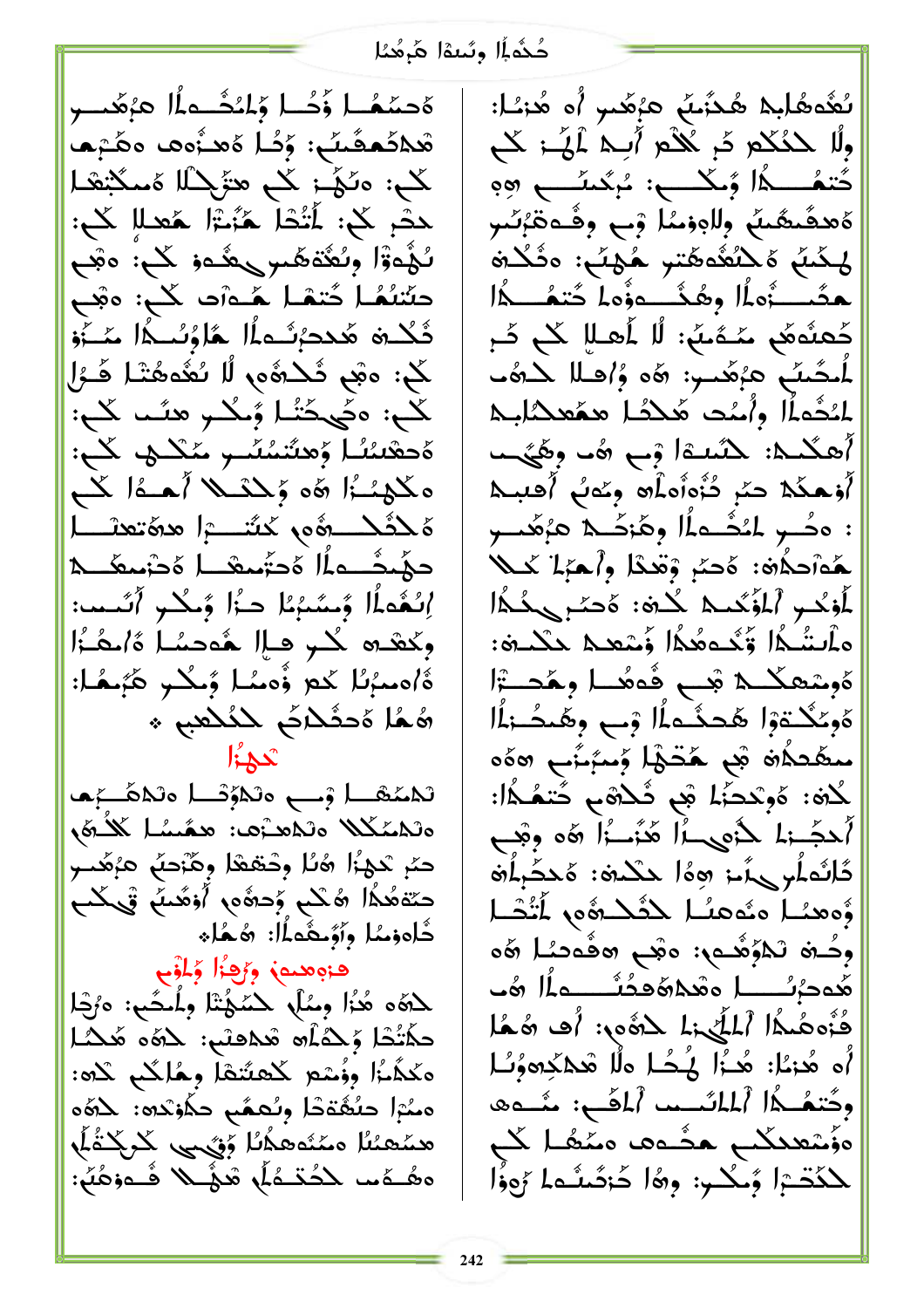حُدُّه إِلَّا وِنُبِيهْ! هُرِهُنَا!

حفَكْتَوِ ماْلَ وُسْمًا: كَيْ اُهُـتَوِب هُمُّـــدُهِ، وَهُ الْمُكْتَـــوهِ وَلَا هَتْعَبّْكُوْوِ وَوَدًا: مُوجَّعَبِ وَوَدَّة كَلَّــدَه هُــــومبُرا ولَّا نُـصْـــد هِوْا: وَلَوْد هُدْهُهُم وَهُو ݣُـ وفْعَالِ وَقُو هَدْكَمَا وَهُا: لِمُعوَّبٍ وَهَمْ وَّكْمَنْهَا حفُكْـةوما: دَهُـفُـــم كَأَتَـــٱا حَــّــمِ مْعَدْمُدْمُهُ: هَٰكُتُمْ وُسِكُبِ هِهُهِ قْبِ لِمُلْتُمْ: وَوُتُلًا ٱمكُبِ 200 قْبِ كَلَّمَاهُ الْمَوْسَلِ مِنْ مَسْمَى مَنْ مِنْهُمْ مِنْهُمْ مِنْ وِسُىگُەۦُا۞: ەھٛھكَتْا ھُلاَؤُھُڝ ۚ هُلِ تَعْكَدُهُ: ﴿ وَلَـٰهِ مِصْرَٰبٍ وَهُ مَدْهُ عَلَيْهِ ەقىم ئىمقىم ەۋە خەشتۇھ بىر ئە لَٰٓ; وہ ا: عُصْصِہِ عَہْمَـٰہوں ھُكُت دْمَتْا: ەبەُه كَهْلُلە لْمَدُّەر وُسْعَد هِ أَمْ يَكُوبُ مِنْ مُسْتَوَاءِ مُسْتَوَاءِ مِنْ الْمَصْبَةِ كَعْنُسْمَلَاتُـــدَارْ ﴾ [المستَرْوُا هكْحِمُّمِ هِهُه هُ/هِنَّمِ لَمَّه نَجِّيهُهُ حهُه وِهُبِؤُهِ: لَمَ تَحِدًا هُمِ هُــْزَهِ: مَاه تَسْيَدْهُ مَا مَكْلَسَدْ لِلْكُلْمَةِ: كَحَكَّمْ أَنَّــمٍ لَمَــثَــملًا: مَحَكِّــدٌ أَسُّم مَسْمَعٍ مِنْ أَمْـ هَدْمَهِ مِنْهُ أَ لْمُتَّعَلَمَا: 25هَكُمْ لِحَدُّهُ وَمِنْتُوا وَلَمُلَمَّا ثَلا لَمُعَنُّى هَٰلُمُا هِمَٰاۤ حُكُمَاهُونَ مُعْدِدُ الْمُسْمَلِ الْمُسْنَوِينَ لِمُحفَّدِهِ وَهُمَا مَعْدَفَعَنَدُهُ وَهُمْ مَحْتَزَا ەَحتَتىُمُا ٱلمُوَّهَٰـ: وَمَثَـٰه وِلًا تَـٰلَـَـٰم مَعْصًا وَدُنْـــولَمْا: كَــــر حكْنُـــا ھَدەھَەئىنىدا ھَلْہُو خَاجَىگىماھُەر

لُمحُـا وِكْـهِ تَمْوِكُـ; ه كَـهِ تَمَّكُــب: هَ لَاهُ صَهْمِهِ: حَدَّمُنَا مَكَرْمًا \* **ئگرؤا** همَّسُا ݣَلْاهُ أُمِّكَا: مَنْكُمْ هَيْبَ لَمُحْمَلًا مِثْمَعِجًا هُو مُعْلِ وقُصِعْدًا هُاهُوهُا وَهلا ێُووِۊُڷا: هُو وِكْسُمْ هُدُـــا كَهُنْدُـــولُر ولًا كَنــــلًا كْعْنَمْمْشُدْلُمْ: 60 وِتْعَدْلُوْيُ (أَبِيْدَ هِلْا فَيْ أَبِيْهِ: هِعَدَّسْلَبِيْ هُسْلِ أَبِيْهِ: هُه وِكْمِ لِمُنْسَةَ هِجْمَعْكُمْ وَسَمِ دَّومِكْ): ەَجْشَيْمِ جَهْبُڤُدَاْ: لَّكِيْ: كَتُمْنُ 6َهُ بِشَيْاً لِمُعْيَشَاً وَذُكَر كُنتُنْا هُجُوْا كُمُوَلُّقَ وَحَقُّونُـا ەُھفُومُـا ۞هُدُو سَمَـٰٓا: ەُوھَدُو صُمُّــواهُو الْادْرُسُــا شَعفُكْمُــم هُعَنُوتُوه: 60 وِضَرِ أَأَلمَلا كَدُمُكُمْ وَمِنْ أحسو تُسمؤُا هُعكُلسةَ وهُا حكْسِرَةُهِ: ݣَدْمُنْعْسَا كَنْتِسْرَا كِسْرَهِ ادِهُا: الْأَسْلَابِيمْ كَعِيدُوبِ لَا مِعْكَلِيلا ادِهْا: أَوْكُمْ بَالْ وَهُدَوِهُاْ مِنْهُمْ أَوْمَا لِمَوْهِ: سَفَّوطُ وَكَعِيْهُا لِمَعْدَمُهِ بُعفَّبٍ وِهَهَ: هضَّهُــماُ وِوَّحِعْــا ەُوِحُتِهْا كُلْع هُكُلُه لِمُعَشَّبِ وَهُوَ: أأو حكّفتْـــا مكلنُـــُلا كــــوهُ همُعَنْـــــــم وهُه هدَٰنَـــــــم وهُه هُرَهُـــومِــ لَا مِحَمْـَـــه وهُ!: لِـسُـٰـا كَلَّىْأَا لِكْسُمْ وَهَٰا هَدْهُمْ شَمْلَقَىْز اللهُ أَوْ أَنْ الْمُسْتَوَىٰ الْمُسْتَوْمِ وَمُسْلَمَ